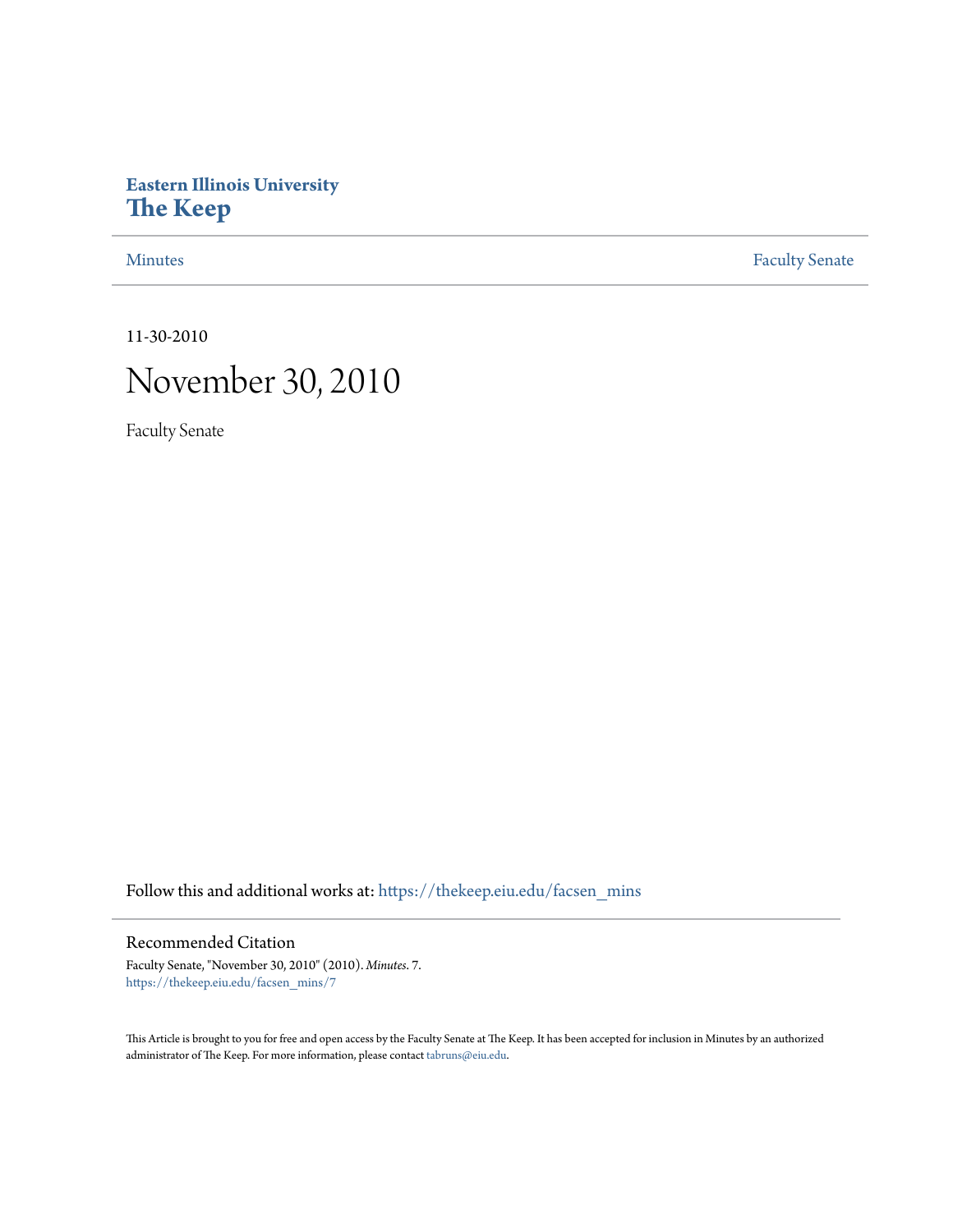#### **FACULTY SENATE MINUTES FOR 30 November 2010 (Vol. XXXIV, No. 7)**

The 2010 – 2011 Faculty Senate agendas, minutes, and other information are available on the Web at: http://castle.eiu.edu/facsen/

Note: These minutes are not a complete verbatim transcript of the Senate meeting.

#### **I. Call to order by Chair John Pommier at 2:00pm.** (Booth Library Conference Room)

Present: A. Adom, J. Best, J. Coit, T. Leonce, A. Methven, M. Mulvaney, K. Padmaraju, J. Pommier, J. Stowell, L. Taylor, D. Viertel, A. White, M. Worthington, R. Larimore, J. Prillaman. Excused: M. Fero, F. Mullins, R. Larimore Guests: Bill Elliott (Graduate School), Grant Sterling (CAA), William Weber (VP Business Affairs),

Blair Lord (Provost/VPAA), Jeanne Snyder (Associate Dean, LCBAS), Diane Jackman (Dean, CEPS), Suzann Bennett (Staff Senate), Jacob Swanson (DEN)

#### **II. Approval of the Minutes of 9 November**

Senator Methven (White) moved to approve the minutes. Motion passed unanimously.

#### **III. Announcements**

#### **IV. Communications**

- a. Email of 13 November, from Bailey Young, re: Douglas Hall
- b. Memo of 16 November, from Members of History Department, re: Douglas Hall
- c. Email of 19 November, from Christopher Hanlon, re: Douglas Hall

d. Email of November, from Les Hyder, re: Illinois Board of Higher Education, Faculty Advisory Council, Resolution on University Budgeting

#### **V. Old Business**

#### **A. Committee Reports**

1. Executive Committee: Chair Pommier stated that President Perry would like Faculty Senate to submit names for a committee to review the University's shared governance documents, and asked Senators to think of names for this committee.

2. Nominations Committee: Senator Methven stated that the committee met November 16, and discussed the concerns raised recently regarding Senate nominating procedures. He stated that since the committee has not heard any other concerns beyond those raised by the Institutional Review Board and the Intercollegiate Athletics Board, the Nominations Committee proposes limiting the review to those two committees. Senator Best volunteered to devise new language for IRB nominees, and Methven stated he would meet with Gail Richards to discuss language for the IAB.

Methven stated that the Faculty's representative to the IBHE Faculty Advisory Council, Les Hyder, is going on sabbatical in the Spring. Methven (Padmaraju) moved to appoint Irene Coromina, the alternate from the last election, to serve in Hyder's place during spring semester. Motion passed unanimously

3. Elections Committee: Vice Chair Mulvaney. Stated one candidate that submitted required documentation for the special election to the UPC. Mulvaney suggested Senate consider appointing the candidate rather than continue with the special election. He noted that the term to be filled is only spring semester, then Senate will hold an election again. Mulvaney (Padmaraju) moved to appoint Henry Owen to serve our remainder of the vacated College of Sciences seat on the University Personnel Committee. Best stated that such a move might not be fair to any potential write-in candidates. Mulvaney stated he agreed with the concern, but noted that Senate hasn't had a write-in candidate receive the ten votes required since the rules were changed, but that he was certainly not opposed to this election. Motion fails 5-6. Yes: Adom, Mulvaney, Padmaraju, White, Worthington. No: Best, Coit, Leonce, Methven, Pommier, Stowell

4. Faculty—Student Relations Committee: no report

5. Faculty—Staff Relations Committee: no report

6. Awards Committee: Senator Stowell asked who would present the Mendez Award at

graduation. Pommier stated it is presented by the Provost.

7. Faculty Forum Committee: no report

8. Other Reports

a. Provost's Report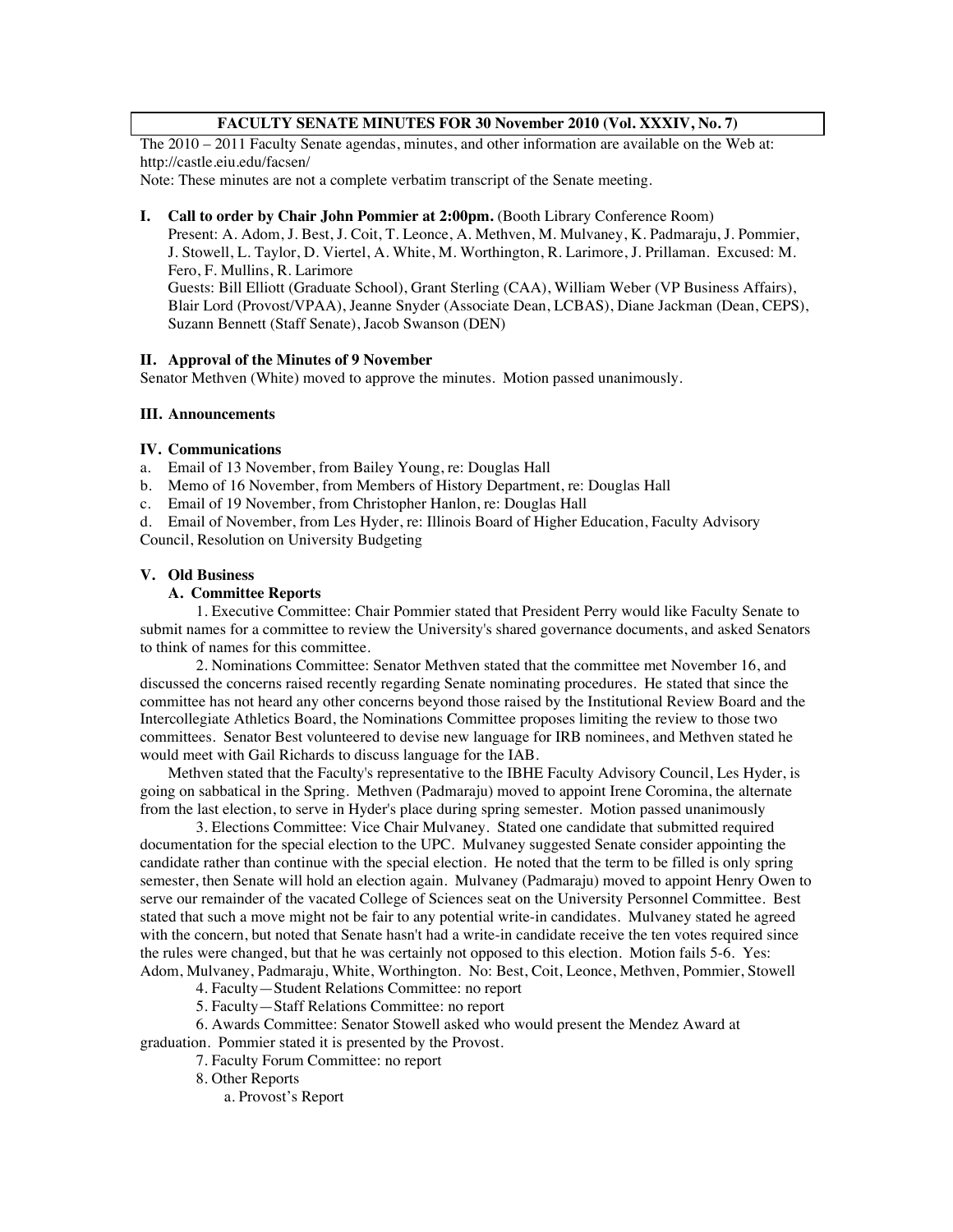Lord stated that the search committee for the Associate Vice President/CATS Director has been appointed, and includes Senator Worthington, and will be chaired by the chair of the Computer Science program. He stated that the Lumpkin Dean search is ongoing, application screening began yesterday, and the committee has a couple dozen applications so far and they will continue to come in.

b. Budget Transparency Committee: Methven stated that the committee met on 11/16 and studied the expenditures for FY07-FY09 as well as FY10. Methven recommended faculty use the budget dashboard on the EIU website, stated that it is quite illuminating look at expenditures over a 3-4 year period of time. Methven stated he did not if this level of transparency exists at other institutions. Methven stated that the committee will discuss their questions with Bill Weber and then report back to the Senate.

## c. Other

### **B. Other Old Business**

Pommier noted that IBHE/FAC representative Les Hyder had asked Senate to consider the statement on budget decision-making in his report. Senator Worthington (Methven) moved to approve the statement. Motion passed unanimously.

#### **VI. New Business**

A. Child Care: Bill Elliott, Director of International Programs

Elliott stated that the current committee on child care at Eastern represents the third time a committee had studied this issue in the last 20 years. Elliott stated that while a lot has changed on campus, there has been very little change in what it would take to put together a child care center. The first committee convened in the early 1990s, and looked at facility cost, the cost of staffing the center with EIU employees, and the potential liability issues. The committee looked at other programs and other schools, and determined that from a cost and liability standpoint an EIU center would be too expensive. The next study was in 2005, and conducted a survey to determine was there a need. The committee had right around 100 responses, and the responses were overwhelmingly supportive. However, the discussion came back to this same issue, could we afford it? Elliott stated that the current committee has engaged in a number of activities to see if there's an interest or a demand, and has looked at other schools' solutions to this issue. The committee examined if other institutions of our size provide child care, and how they fund it. The committee also looked at the rate vacancies in existing centers in the area, and Elliott stated a big concern is how it would impact the local communities. The committee sent out a childcare survey to the entire campus community; looked at other constituencies to determine how they were impacted by a lack of childcare ; and looked at outside independent childcare providers, to see if they are interested in pursuing a partnership. The survey had over 800 responses, including 142 faculty, 216 staff, 389 full time students and over 40 part time students. 43% of staff and faculty indicated that their work has been affected by a lack of childcare; about 264 respondents said they would use an EIU facility, another 180 said they might. Elliott noted that the survey did not address how much it would cost individuals, and suggested interest might drop when you bring up the fact that this would cost more than the local market for child care. Elliott stated that all three committees have found a large percentage of respondents in favor of an EIU center, but when we look at what it will cost ins when the problems arise. Elliott stated that there is a positive enough response that we should continue to investigate the issue. It would be most advantageous to find an outside provider to partner with, having EIU lease the land for the center, and find an outside partner to run the facility. President Perry wants us to put together a timeline, see if other entities are interested, and what it would take to put that together.

Recorder Coit asked why it would cost more per capita to have Eastern run the facility rather than an outside provider. Elliott stated that that reflects the cost to construct a facility ourselves, staff it ourselves from EIU, provide benefits, and address liability. The main cost saving would be having an outside agency take on liability.

Senator White asked if the committee has an example of another University our size that's doing this? Elliott stated that Northwestern has a childcare center, and there are a number of others, and offered to send the committees' report to Senate.

Mulvaney asked if the center is something that has potential for generating additional revenue, if EIU were to lease the land to an outside provider. Elliott stated that he assumes it would, especially if EIU were to have someone come in and assume the liability. He stated that one of the reasons a private entity can charge a higher price is because they have additional educational elements to their center that are not part of the proposal. Elliott stated that determining what the gain is for cost incurred, sometimes the cost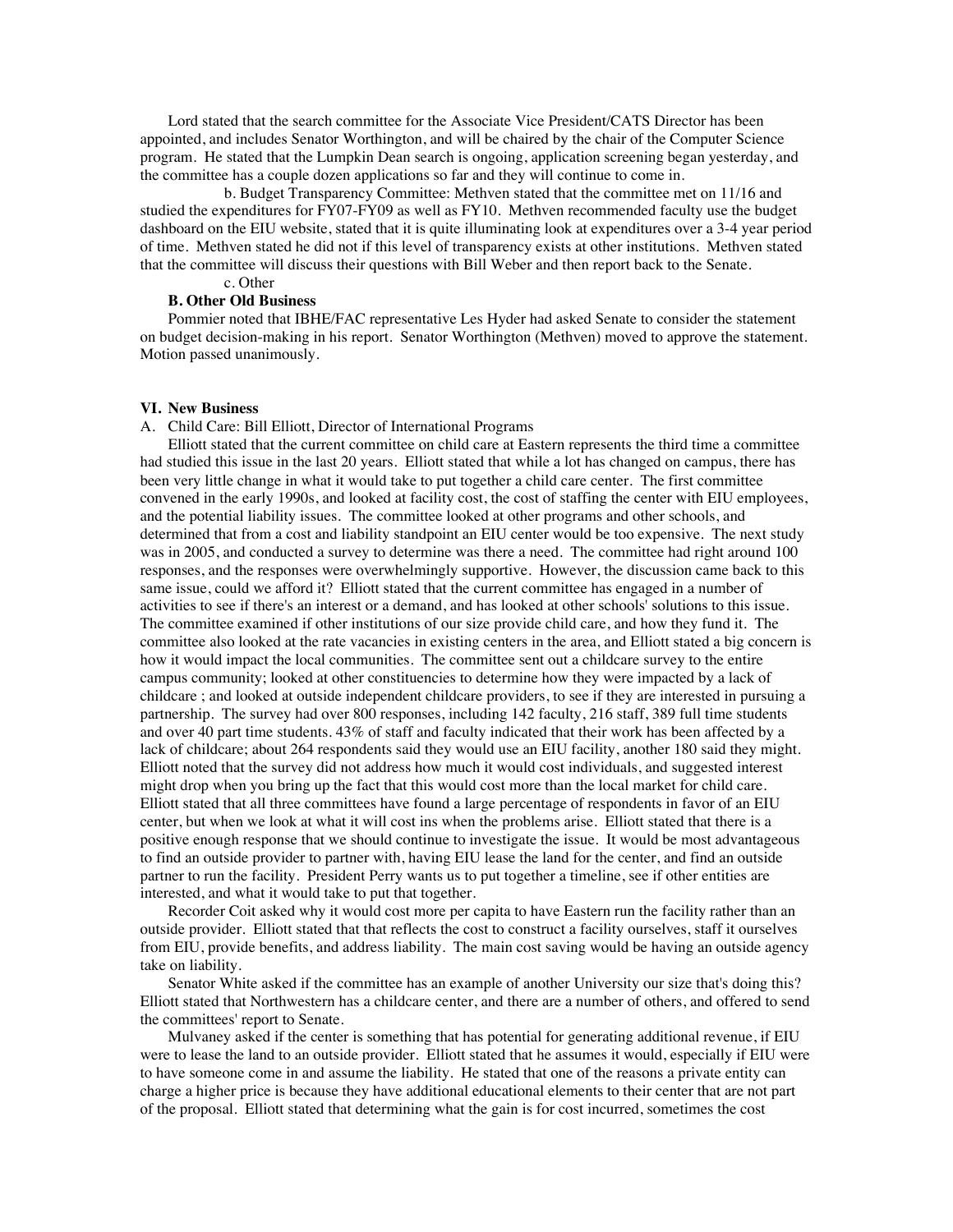becomes prohibitive regardless of gain, and that that may be something that made this not happen in the past.

Senator Viertel asked if the committee has investigated partnering with specific local groups. Elliott stated that the committee has not done so, but that once we reach that point, a local group could put a plan together.

Senator Stowell asked if a center would provide opportunities for students to have an educational experience. Elliott stated that such a facility is already on campus, in Buzzard, focusing on research and child study. In the past they have been asked why won't you combine those functions with a full-time child care center, and the response has always been that it is important that it stay a lab.

#### C. Capturing Non-Traditional Revenue: Bill Weber, Vice President for Business Affairs

Weber stated that EIU is a member of the Education Advisory Board, a group that does research into best practices of all types of universities, private and public, small, medium and large. Weber stated he recently did a presentation for CUPB members on capturing non-traditional revenue. CUPB broke into smaller subcommittees and explore the different ideas, and the committees will meet with Vice-Presidents and discuss ideas that are worth exploring or those that should come off the table.

Weber stated that one problem in this area is the "Gatorade problem": a lot of big revenue-producing ideas are simply not reproducible. The presentation focused on ideas that did have some sticking power and could be used in a lot of places, drawn from educationadvisoryboard.com which discusses all these 200 ideas with a bit of synopsis, along with research on all other topics.

One idea is expanding the notion of 2+2 programs. Weber stated that Eastern's done a really good job of partnering with Community Colleges across the state, and that can be expanded outside Illinois with distance learning. Arizona can't meet demand for higher education within the state; Old Dominion University set up 2+2 programs and built program through transfers.

Weber stated that the traditional student, 18-23 years old, is the slowest growing cadre in demand for university education. The highest growing groups are professionals and other adult learners, especially senior citizens. Another idea is to become more aggressive in our marketing towards seniors, including possibility opening up classes to seniors to audit, charging discounted tuition for seniors, or organizing excursion weekends.

Weber stated that another possibility would be expanding on-campus advertising, including on bus kiosks and the shuttle bus itself. He noted that the residence halls could have digital screens, ads could be added there, a possibility to generate revenue through that.

Weber stated that another idea would be a university columbaria to inter remains at University. Also possible are changes in student health insurance, where EIU 's health service, bills the parent's insurance for health care costs.

Another idea would be changed fee schedules for students. Weber stated that some institutions are moving towards fees based on services, preferences, or actual costs. For example, some institutions are charging an early-move-in fee; a peak course-time fee; or a course drop fee.

Recorder Coit asked why the demographics of college demand were changing. Weber stated that a good part of the change is people going back to school, because they were on a career path that didn't make them happy, or on a path that didn't require a degree.

Weber noted that some options carried "reputational risk," and stated that we don't want our campus to look like a giant billboard, if we increase advertising we would do it carefully.

Best stated that this is a very comprehensive, eye-opening list, and asked if Eastern is in the farming business. He suggested land bequests could be a source of alternative revenue. Weber stated that the University Foundation has received several gifts of land, farmland, and the Foundation typically does lease out that land to area farmers, and that income gets sent into student scholarships. One thing that interests us, is can we grow our own energy, that would be a strong message; you also might know the plot of land where the REC is being built, that land we have leased to an area farmer for many years, hope to have test plots for biomass there once the REC is completed.

Pommier noted that EIU is required to use centralized goods disposal, that current law requires centralized disposal of all surplus goods, and asked if the legislature might allow universities to sell their own surplus. Weber stated that this is a great idea, but the tendency in the state has been to centralize control rather than decentralize it to the universities, and stated that what's true today may not be true tomorrow.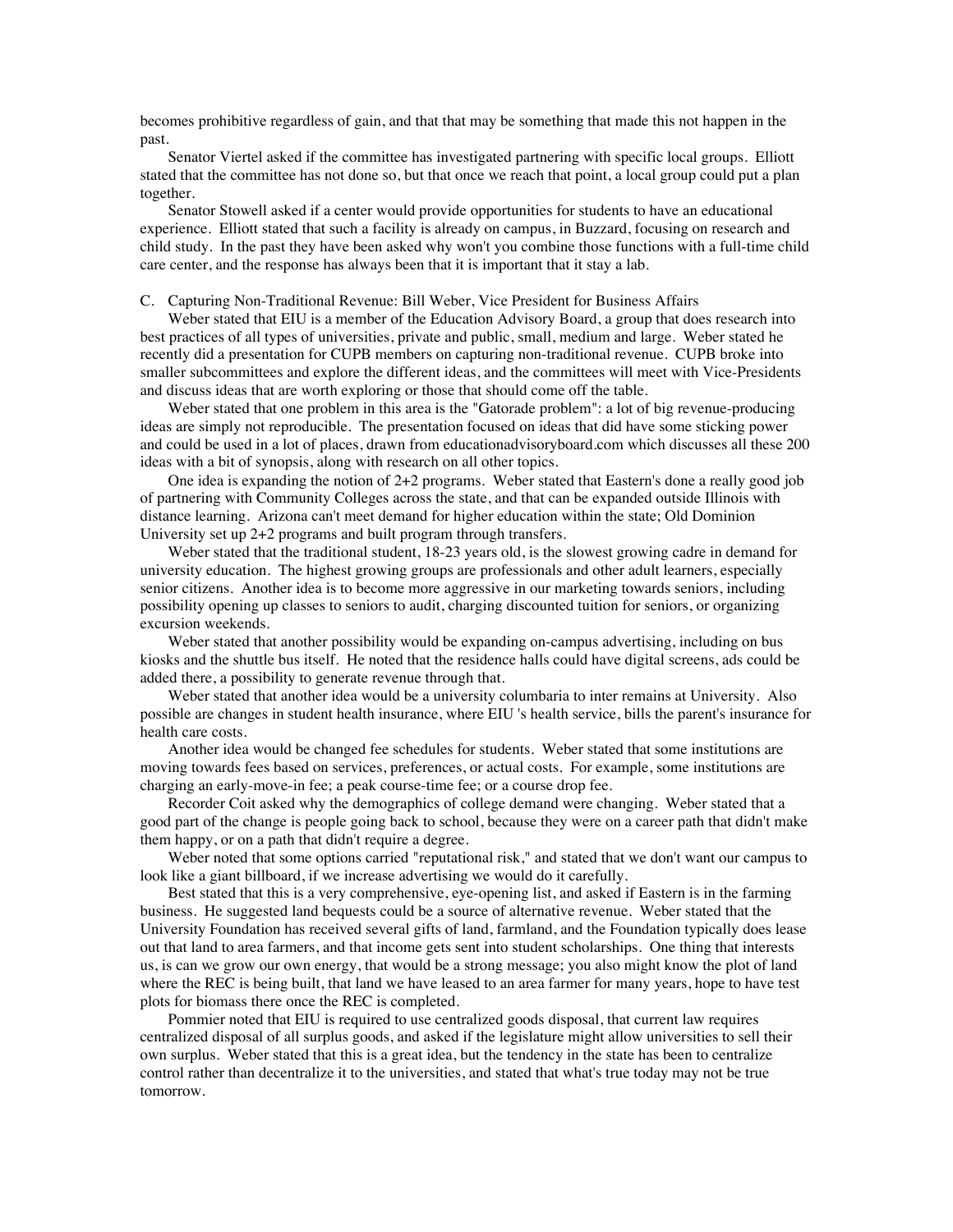Pommier stated that for programs like senior enrichment, we should look beyond the income generated, because these programs develop relationships with individuals that may not have had any relationship with Eastern, and that may provide you with this 400 acre farm. Pommier stated that EIU should also looking at our local high school students, and suggested that if some kind of membership available where they can attend the arts, use the athletic center, it might encourage them to see themselves as part of Eastern. Weber stated that while EIU brings in a lot of HS students, with events such as boys' state and girls' state, and HS track meets, we could become more intentional in pursing those relationships.

#### B. Strategic Planning, Bill Weber, Vice President for Business Affairs

Weber stated that we are very close to having our master plan update wrapped up, and had presented the plan at last Board meeting. With President Perry being in his fourth year here, Weber stated that when Perry joined us, he held at lot of conversations across campus, to learn about EIU's priorities and values, and develop a good understanding of what type of University EIU is. The planning priorities he heard from campus were to focus on Study Abroad, Honors, Fine Arts, and the integration of personal and academic development. He and I both believe it is time to do a full-fledged campus wide strategic plan process, and it is scheduled for calendar 2011.

Weber stated he has selected Collaborative Strategic Planning in Higher Education by Pat Sanaghan as the guide for this process. The process is currently in Sanaghan's first phase, "getting organized." Assege HaileMiriam from Psychology and Ken Baker from Student Affairs have agreed to serve as co-chairs of the planning committee. The three of us, with Mike Maurer and Amy Edwards, have been meeting once every two weeks for a month and a half or so to get organized. The steering committee preference on composition will include 14 faculty from across campus and at all stages of their careers. It is especially important to have early career faculty. The next couple of months we will be sending out a formal invitation. I hope that a few from Faculty Senate will be among that number. We will put a formal call, and ask potential members to keep 12:30-1:45pm slot and then 7-9pm open on Tuesdays, we are trying to meet on opposite Tuesdays from Faculty Senate. We hope to have our steering committee set by Jan 18th, with first meeting Feb. 1, and will announce the formal call more than once. The final phase of getting organized is getting the Steering Committee together.

The committee will turn to data gathering next spring, and engage the campus, alumni, and community. Sanaghan's guide describes a number of facilitating methods for getting feedback, and we tried out several of these techniques across campus last spring. In Faculty Senate we did a future timeline; those are the types of activities, to discover what are the important themes. Perry's directive stated the committee must choose 5-10 themes to focus on. During the summer months, the steering committee will need to work through that data and try to identify the key themes to focus on, write a short concept paper on each, outlining what the issues are, the context for each, and the various perspectives offered. When we come back in the fall semester, we would move on to phase four, the vision conference. The purpose of that is to share the results with the campus community, review them with the campus and other stakeholders, see if we have done an accurate job, and then start looking ahead. For example, when we look 5-10 years, what do we want technology to look like. Phase 5, will be the last half of fall semester, and the committee will create an action plan and a set of goals to address these themes. The deadline President Perry has set is to have a final plan to present in their January 2012 meeting. Perry is quite insistent that our action plan be readable, comprehensible and focused, one page, one side, for each of our topics.

There will be a formal call for members to serve on the steering committee, and anyone interested should send Miriam, Baker, or Weber an email.

Best asked about the composition of the full committee? Weber stated the committee will have a majority of faculty, and will include 9 from A and P and civil service (including one chair and one dean), from all VP areas; one member from board of trustees, and a couple of students, one grad and one undergrad. Not including the 3 co-chairs, a total of 26, and 24-30 was the overall target. As names of volunteers come in we might adjust.

Best stated he preferred the term "Task Force" because it is action oriented, while "Steering Committee" suggests the committee will persist. Weber stated the committee has a limited life, and will present a final plan in 2012. Best stated that the goal of the process should be to get a little more clarity and suggested the analysis should focus on EIU's Strengths, Weaknesses, Threats, and Opportunities. Weber stated the emphasis of the committee will be on the things we as an institution need to address if we